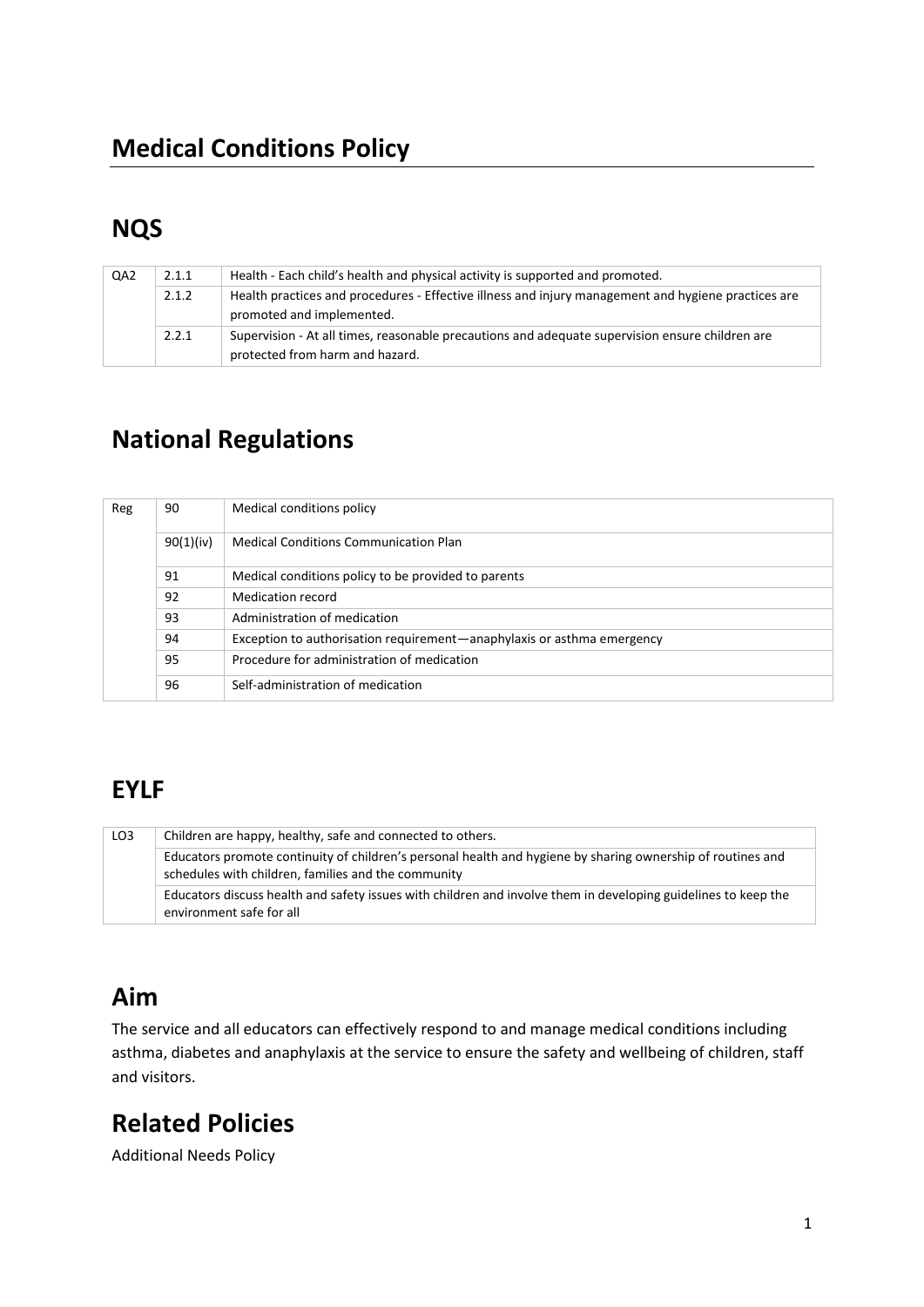Administration of Medication Policy Death of a Child Policy Emergency Service Contact Policy Emergency Management and Evacuation Policy Enrolment Policy Food Nutrition and Beverage Policy Health, Hygiene and Safe Food Policy HIV AIDS Policy Immunisation and Disease Prevention Policy Incident, Injury, Trauma and Illness Policy Infectious Diseases Policy Privacy and Confidentiality Policy Staffing Arrangements Policy

### **Implementation**

The service will involve all educators, families and children in regular discussions about medical conditions and general health and wellbeing throughout our curriculum. The service will adhere to privacy and confidentiality procedures when dealing with individual health needs.

A copy of the Medical Conditions Policy will be provided to all educators and volunteers at the service. The Policy will also be provided to parents of children enrolled at the service including those whose child has been identified as having a specific health care need or allergy. Educators are also responsible for raising any concerns with a child's parents about any medical condition/suspected medical condition, or known allergens that pose a risk to the child.

No child enrolled at the service will be able to attend the service without medication prescribed by their medical practitioner. In particular, no child who has been prescribed an adrenaline autoinjection device, insulin injection device or asthma inhaler is permitted to attend the service or its programs without the device.

Families are required to provide information about their child's health care needs, allergies, medical conditions and medication on the Enrolment Form and are responsible for updating the service about of these things, including any new medication, ceasing of medication, or changes to their child's prescription. Where children have specific health care needs or medical conditions, medical, risk minimisation and communication plans are required as discussed below.

The Nominated Supervisor and educators will provide support and information to families about resources and support for managing specific health care needs and medical conditions, including allergies, anaphylaxis asthma and diabetes.

Where a child has been diagnosed at risk of anaphylaxis, a notice stating the anaphylaxis risk and the nature of the allergen will be displayed so it is clearly visible from the main entrance. The privacy and confidentiality of the child will be maintained at all times and the notice will not name the child.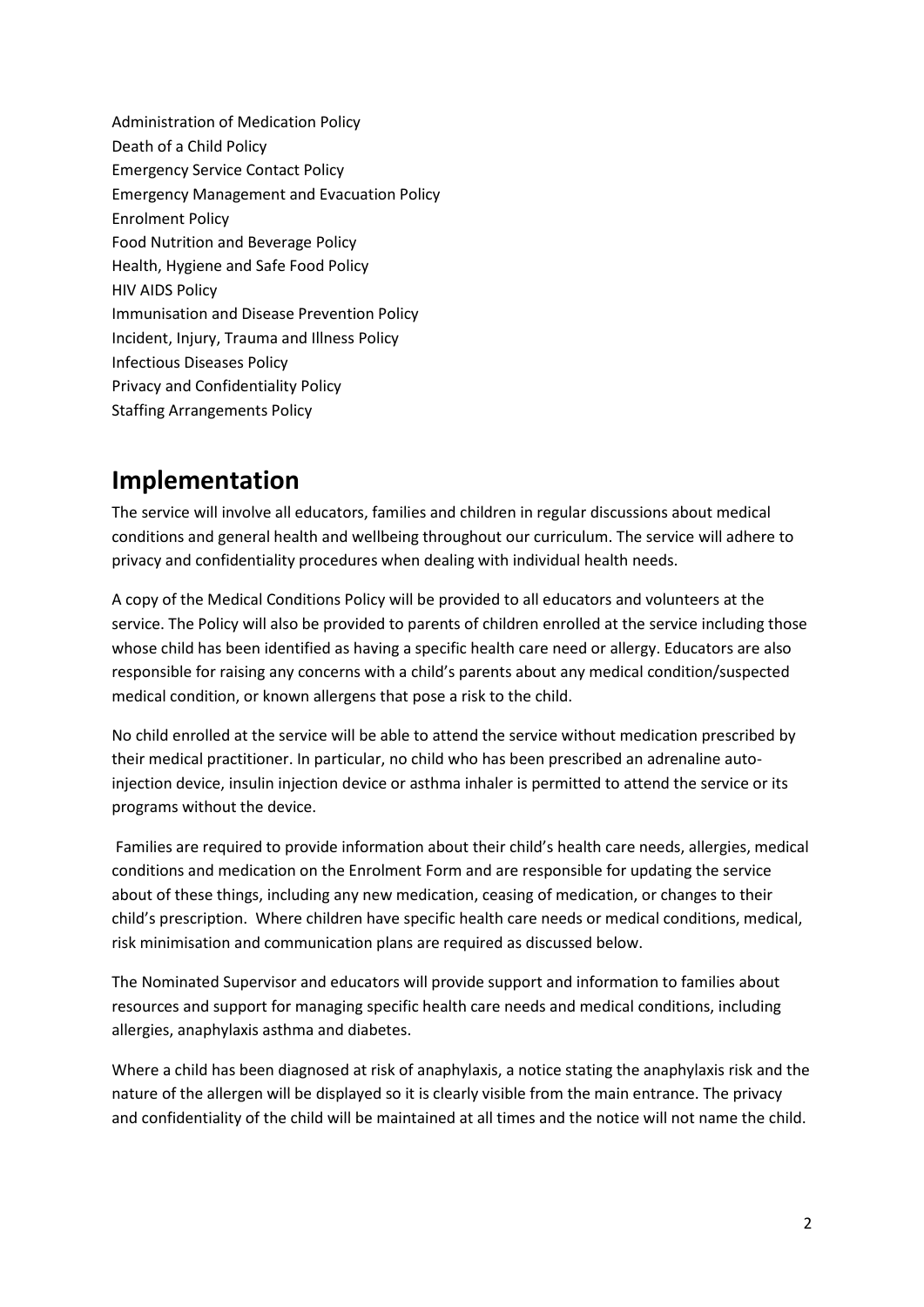### **Medical Information that must be provided in Enrolment Record Medical Management Plan**

The Enrolment Form provides an opportunity for parents to help the service effectively meet their child's health and medical needs. All educators and volunteers at the service follow a child's medical management plan, including in the event of an incident related to the child's specific health care needs or medical condition.

Families must:

- advise details of specific health care needs or medical conditions including asthma, diabetes and allergies, and whether the child has been diagnosed at risk of anaphylaxis
- provide a Medical Management Plan prepared by the child's doctor in respect of any specific health care needs or medical conditions. The Plan should:
	- o include a photo of the child
	- o state what triggers the allergy or medical condition if relevant
	- o state first aid needed
	- o contact details of the doctor who signed the plan
	- o state when the Plan should be reviewed
	- o have supporting documentation if appropriate

#### **Medical Conditions Risk Minimisation Plan**

The Nominated Supervisor and relevant educators will prepare and implement a medical conditions risk minimisation plan in consultation with families which is informed by the child's Medical Management Plan. The Plan will include measures to ensure:

- any risks are assessed and minimised
- practices and procedures for the safe handling of food, preparation, consumption and service of food for the child are developed and implemented if relevant (we will follow all health, hygiene and safe food policies and procedures)
- all parents are notified of any known allergens that pose a risk to a child and how these risks will be minimised
- a child does not attend the service without medication prescribed by their medical practitioner in relation to their specific medical condition.

This plan will be signed by parents, the Nominated Supervisor and relevant educators. We have a template resource for this purpose titled 'Medical Conditions Risk Minimisation Plan'.

The Medical Management and Risk Minimisation plans will be kept in the child's file. A copy of the plans stored securely with the child's medication & emergency evacuation kit. A copy of the plans will also be displayed in a prominent position near a telephone (eg kitchen) to ensure all procedures are followed. All plans and medication will be displayed in the Omega room in medication bags, and will remain in the Omega room at all times. If parents have not authorised display of the plans in public areas, the plans will be displayed in areas which are not accessed by families and visitors to protect the child's privacy. We will explain to families why the prominent display of their child's plans is preferable.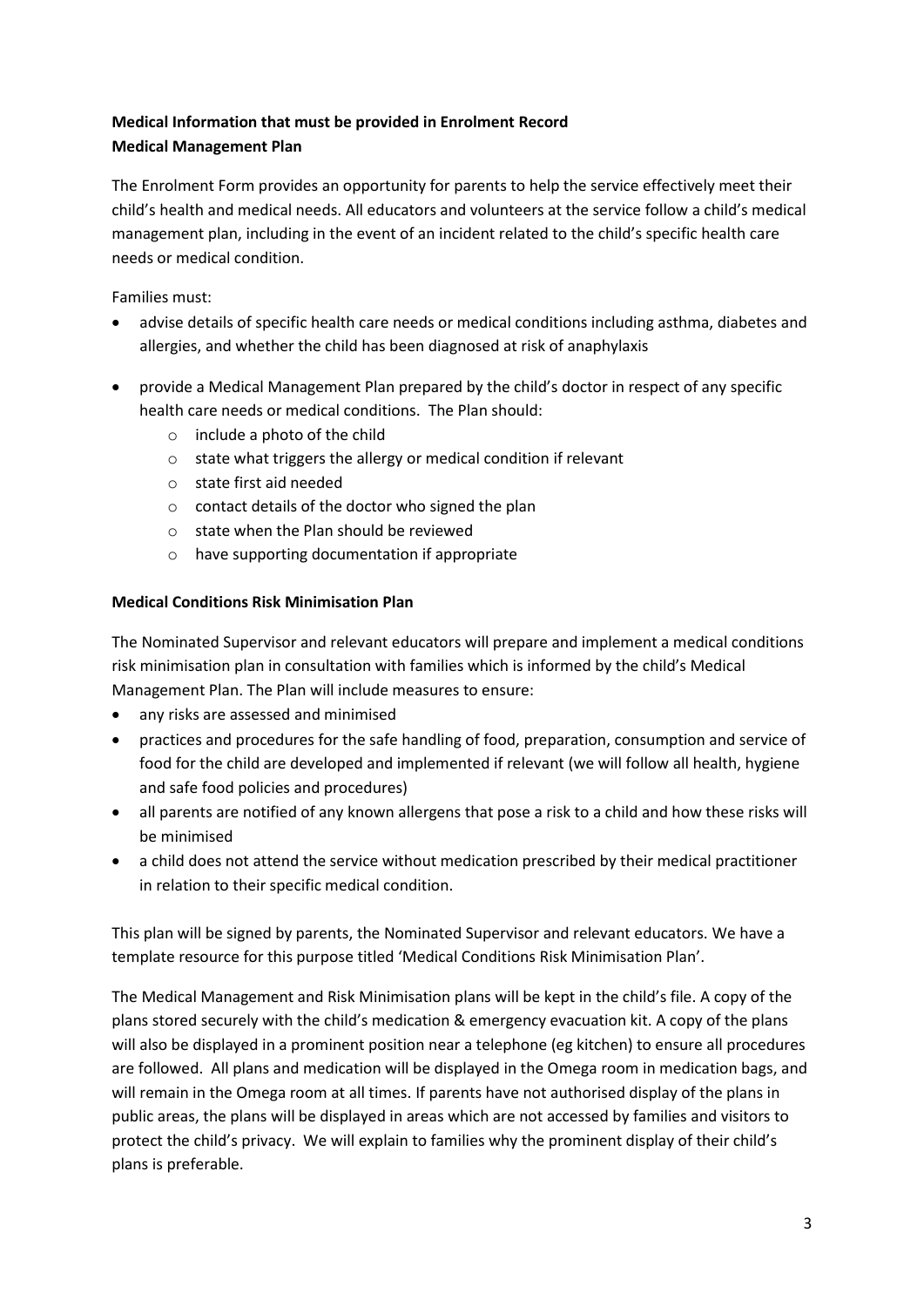The medical plans will also be taken on any excursions.

#### **Medical Conditions Communication Plan**

The Nominated Supervisor will implement a medical conditions communication plan to ensure that relevant educators, staff and volunteers:

- understand the Medical Conditions Policy
- can easily identify a child with health care needs or medical conditions
- understand the child's health care needs and medical conditions and their medical management and risk minimisation plans
- know where each child's medication is stored
- are updated about the child's needs and conditions

The Nominated Supervisor will also ensure the medical conditions communication plan sets out how parents may advise changes to their child's medical management and risk minimisation plans. The Nominated Supervisor will regularly remind families to update their child health and medical information as outlined in the Plan.

The plan will be signed by parents, the Nominated Supervisor and relevant educators. We have a template resource for this purpose titled 'Medical Conditions Communication Plan."

The Nominated Supervisor will ensure:

- any new information is attached to the child's Enrolment Form and medical plans where relevant and shared with relevant educators, staff and volunteers
- displays about a child's health care needs or medical conditions are updated.

#### **Anaphylaxis/Allergy Management**

While not common, anaphylaxis is life threatening. It is a severe allergic reaction to a substance. While prior exposure to allergens is needed for the development of true anaphylaxis, severe allergic reactions can occur when no documented history exists. We are aware that allergies are very specific to an individual and it is possible to have an allergy to any foreign substance.

Symptoms of anaphylaxis include difficulty breathing, swelling or tightness in the throat, swelling tongue, wheeze or persistent cough, difficulty talking, persistent dizziness or collapse and in young children paleness and floppiness.

Anaphylaxis is often caused by a food allergy. Foods most commonly associated with anaphylaxis include peanuts, seafood, nuts and in children eggs and cow's milk.

To minimise the risk of exposure of children to foods that might trigger severe allergy or anaphylaxis in susceptible children, educators and staff will:

- ensure children do not trade food, utensils or food containers
- prepare food in line with a child's medical management plan and family recommendations
- use non-food rewards with children, for example, stickers for appropriate behaviour
- consider whether it's necessary to change or restrict the use of food products in craft, science experiments and cooking classes so children with allergies can participate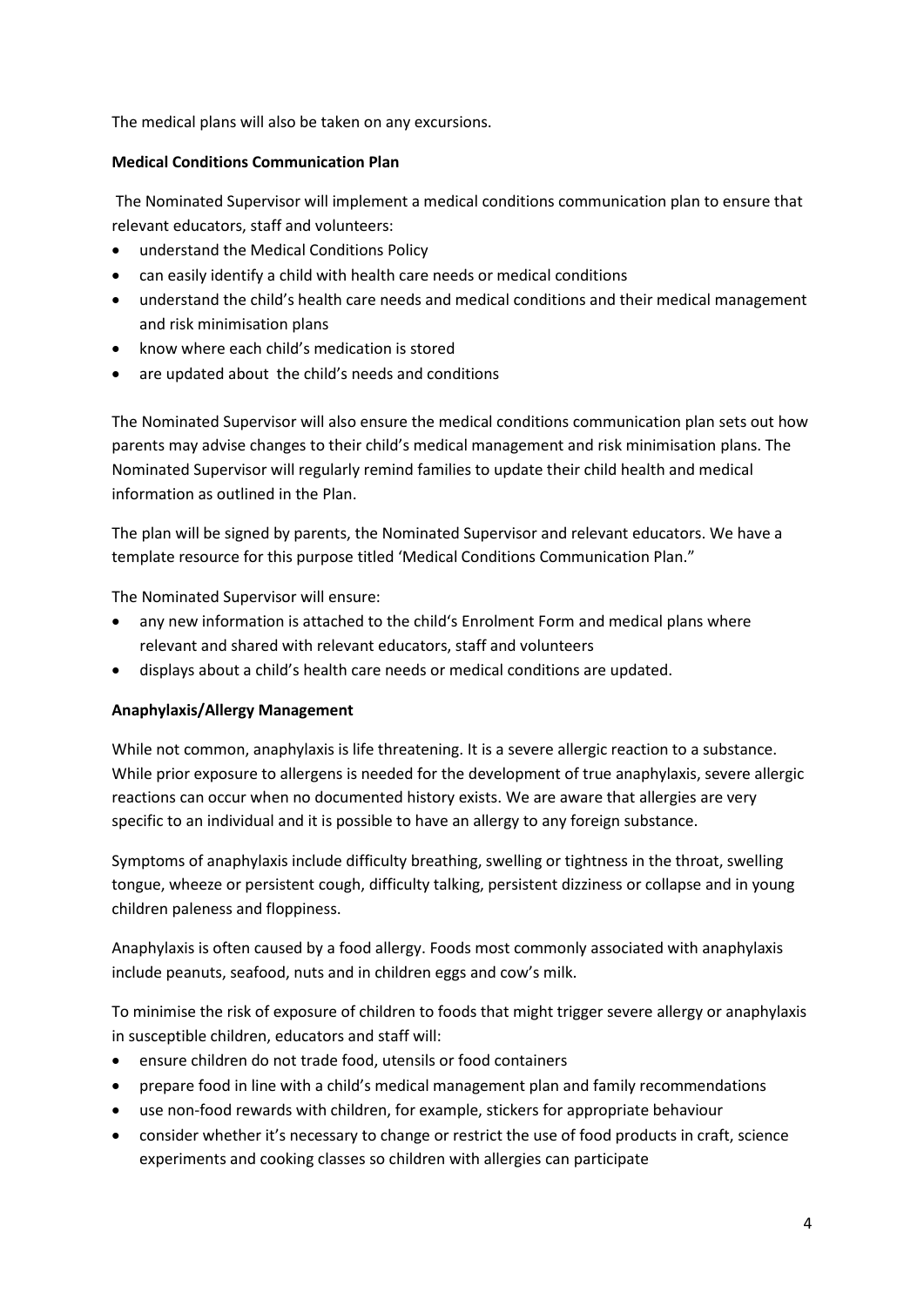- sensitively seat a child with allergies at a different table if food is being served that he/she is allergic to, so the child does not feel excluded. If a child is very young, the family may be asked to provide their own high chair to further minimise the risk of cross infection
- hold non-allergic babies when they drink formula/milk if there is a child diagnosed at risk of anaphylaxis from a milk allergy
- closely supervise all children at meal and snack times, ensure food is eaten in specified areas and children are not permitted to 'wander around' the service with food

The Nominated Supervisor will also:

- instruct educators and staff on the need to prevent cross contamination
- Request families to NOT send or bring in food to the service. If a family requests to bring food into the service, educators will check ingredients list for anything that contains highly allergenic elements, even if their child does not have an allergy. There is a sign placed near the front door reminding families that we are an allergy aware service. In the case of a nut allergy this may prevent, for example, parents or other individuals visiting the service from bringing any foods or products containing nuts or nut material as well as any of the allergens that children enrolled at the service may have such as:
	- o peanuts, brazil nuts, cashew nuts, hazelnuts, almonds, pecan nuts
	- $\circ$  any other type of tree or ground nuts, peanut oil or other nut-based oil or cooking product, peanut or any nut sauce, peanut butter, hazelnut spread, marzipan
	- o any other food which contains nuts such as chocolates, sweets, lollies, nougat, ice creams, cakes, biscuits, bread, drinks, satays, pre-prepared Asian or vegetarian foods
	- o foods with spices and seeds such as mustard, poppy, wheat and sesame seeds
	- $\circ$  cosmetics, massage oils, body lotions, shampoos and creams such as Arachis oil that contain nut material
	- o Any dairy products
	- o Any sesame products

In relation to nuts and nut products, commercial food processing practices mean it is not possible to eliminate nuts and nut products entirely from our service eg there will be traces of nuts in many products. **For this reason, we are an allergy aware service rather than a nut free service.**

- consider the food allergies of all children. It may not be practical to prohibit all foods triggering food allergies. Nut allergy is the most likely to cause severe reaction and will take precedence
- instruct food preparation staff and volunteers about measures necessary to prevent cross contamination between foods during the handling, preparation and serving of food and organise training as required e.g. careful cleaning of food preparation areas and utensils, use of different tools and equipment for allergic children
- ensure meals prepared at the service do not contain ingredients like nuts, and other allergens including eggs and milk if appropriate
- ensure food preparation staff consult risk minimisation plans when making food purchases and planning menus
- provide information about anaphylaxis and organise training for all educators on how to administer adrenaline auto injector devices e.g. EpiPen's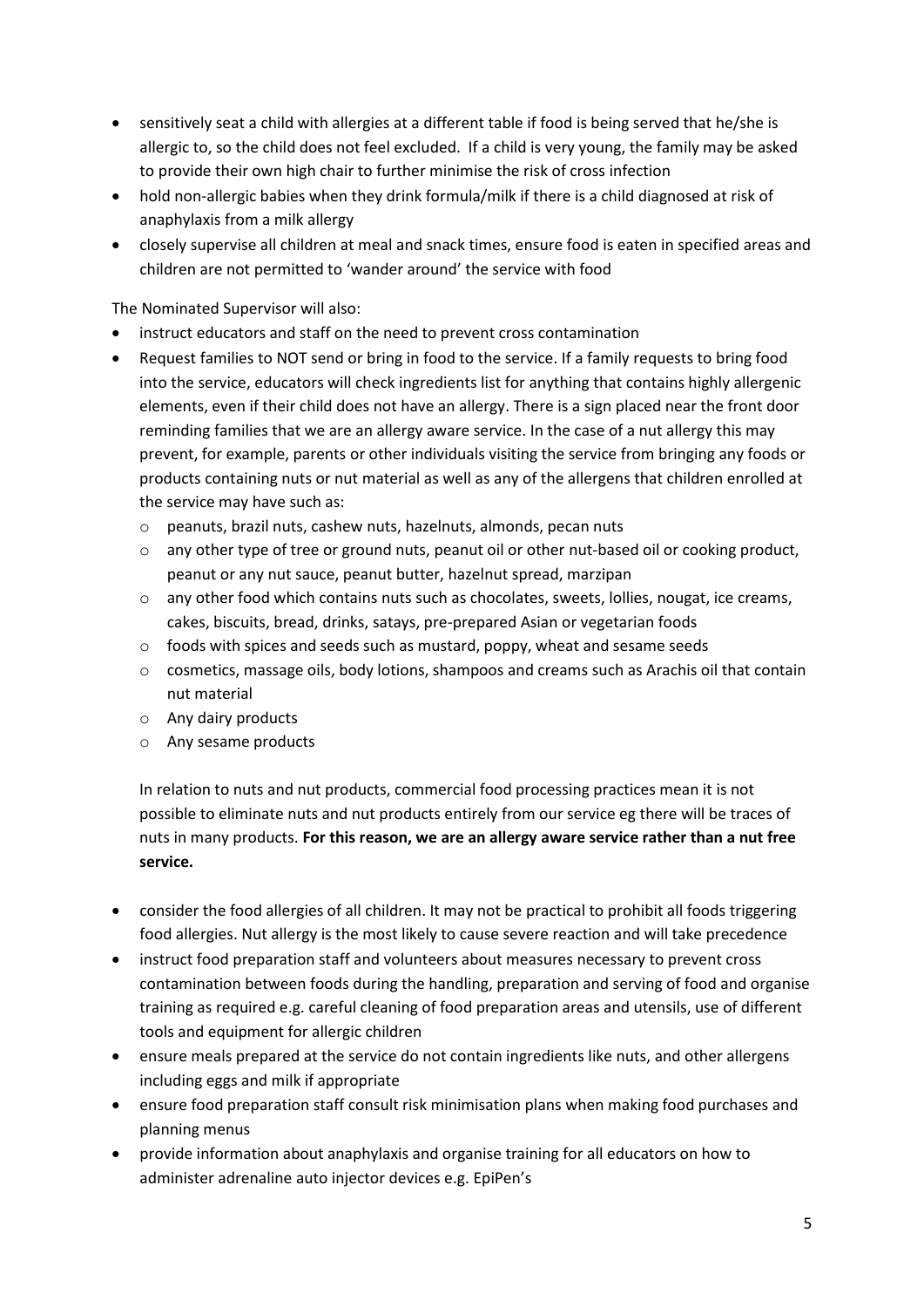- encourage all educators to undertake anaphylaxis management training
- ensure all educators administer medication in accordance with our "Administration of Medication Policy"
- ensure educators and staff regularly reflect on our documented risk management practices to prevent the triggering of an anaphylactic reaction, and implement improvements if possible

Allergic reactions and anaphylaxis are also commonly caused by:

- o animals, insects, spiders and reptiles
- o drugs and medications, especially antibiotics and vaccines
- o many homeopathic, naturopathic and vitamin preparations
- o many species of plants, especially those with thorns and stings
- o latex and rubber products
- o Band-Aids, Elastoplast and products containing rubber-based adhesives.

Educators will ensure body lotions, shampoos and creams used on allergic children are approved by their parent.

The service will display an Australasian Society of Clinical Immunology and Allergy (ASCIA) Action Plan poster for Anaphylaxis in a key location at the service, for example, in the children's room, the staff room or near the medication cabinet (see [www.allergy.org.au\)](http://www.allergy.org.au/)

Educators will react rapidly if a child displays symptoms of anaphylaxis and will:

- lay child flat or seat them if breathing is difficult (child will not be allowed to walk or stand)
- ensure a first aid trained educator with approved anaphylaxis training administers first aid in line with the child's medical management plan. This may include use of an adrenaline autoinjector device eg EpiPen® and CPR if the child stops breathing in line with the steps outlined by ASICA in the Action Plan for Anaphylaxis (see www.allergy.org.au)
- call an ambulance immediately by dialling 000

The Nominated Supervisor will ensure that an emergency auto-injection device kit is stored in a location that is known to all staff, including relief staff, easily accessible to adults (not locked away), inaccessible to children, and away from direct sources of heat.

#### **Asthma Management**

Asthma is a chronic lung disease that inflames and narrows the airways. Asthma symptoms include wheezing, cough, chest tightness or shortness of breath. Educators and staff will implement measures to minimise the exposure of susceptible children to the common triggers which can cause an asthma attack. These triggers include:

- dust and pollution
- inhaled allergens, for example mould, pollen, pet hair
- changes in temperature and weather, heating and air conditioning
- emotional changes including laughing and stress
- activity and exercise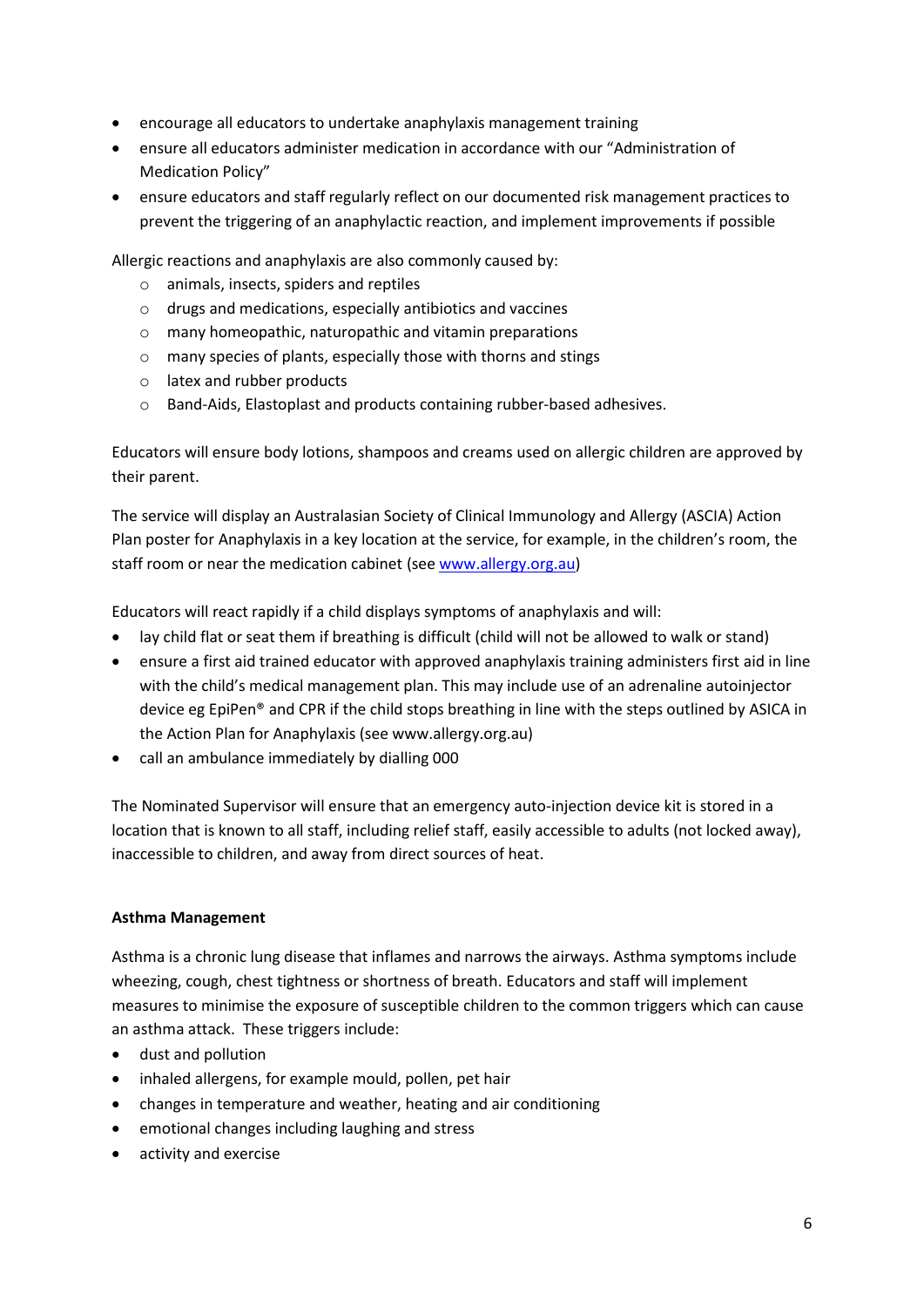To minimise exposure of susceptible children to triggers which may cause asthma, educators and staff will ensure children's exposure to asthma triggers are minimised. This may for example,

- implement wet dusting to ensure dust is not stirred up
- plan different activities so children are not exposed to extremes of temperature eg cold outsides and warm insides
- restrict certain natural elements from inside environments
- supervise children's activity and exercise at all times
- keep children indoors during periods of heavy pollution, smoke haze or after severe storms which may stir up pollen levels etc

The Nominated Supervisor will also:

- consider banning certain plants and vegetation from the outdoor and indoor environments
- consider children's asthma triggers before purchasing service animals or allowing children's pets to visit
- ensure indoor temperatures are appropriate and heating and cooling systems are being used appropriately
- assist educators to monitor pollution levels and adverse weather events
- ensure educators and staff regularly reflect on our documented risk management practices to prevent the triggering of an asthma attack, and implement improvements if possible

The service will display a National Asthma Council Australia Action Plan Poster in a key location at the service, for example, in the children's room, the staff room or near the medication cabinet (see [www.nationalasthma.org.au](http://www.nationalasthma.org.au/)

An asthma attack can become life threatening if not treated properly. If a child is displaying asthma symptoms, educators will:

- ensure a first aid trained educator with approved asthma training immediately attends to the child. If the procedures outlined in the child's medical management plan do not alleviate the asthma symptoms, or the child does not have a medical management plan, the educator will provide appropriate first aid, which may include the steps outlined in the National Asthma Council Australia Action Plan:
	- 1. Sit the child upright Stay with the child and be calm and reassuring
	- 2. Give 4 separate puffs of a reliever inhaler (blue/grey)
		- Use a spacer if there is one
		- Shake puffer
		- Give 1 puff at a time with 4-6 breaths after each puff
		- Repeat until 4 puffs have been taken
	- 3. Wait 4 minutes If there is no improvement, give 4 more puffs as above
	- 4. If there is still no improvement call an ambulance on 000
		- Keep giving 4 puffs every 4 minutes until the ambulance arrives

The service will ensure that an Emergency Asthma First Aid Kit is stored in a location that is known to all staff, including relief staff, easily accessible to adults (not locked away), inaccessible to children, and at room temperature in dry areas. An Emergency Asthma First Aid kit should contain: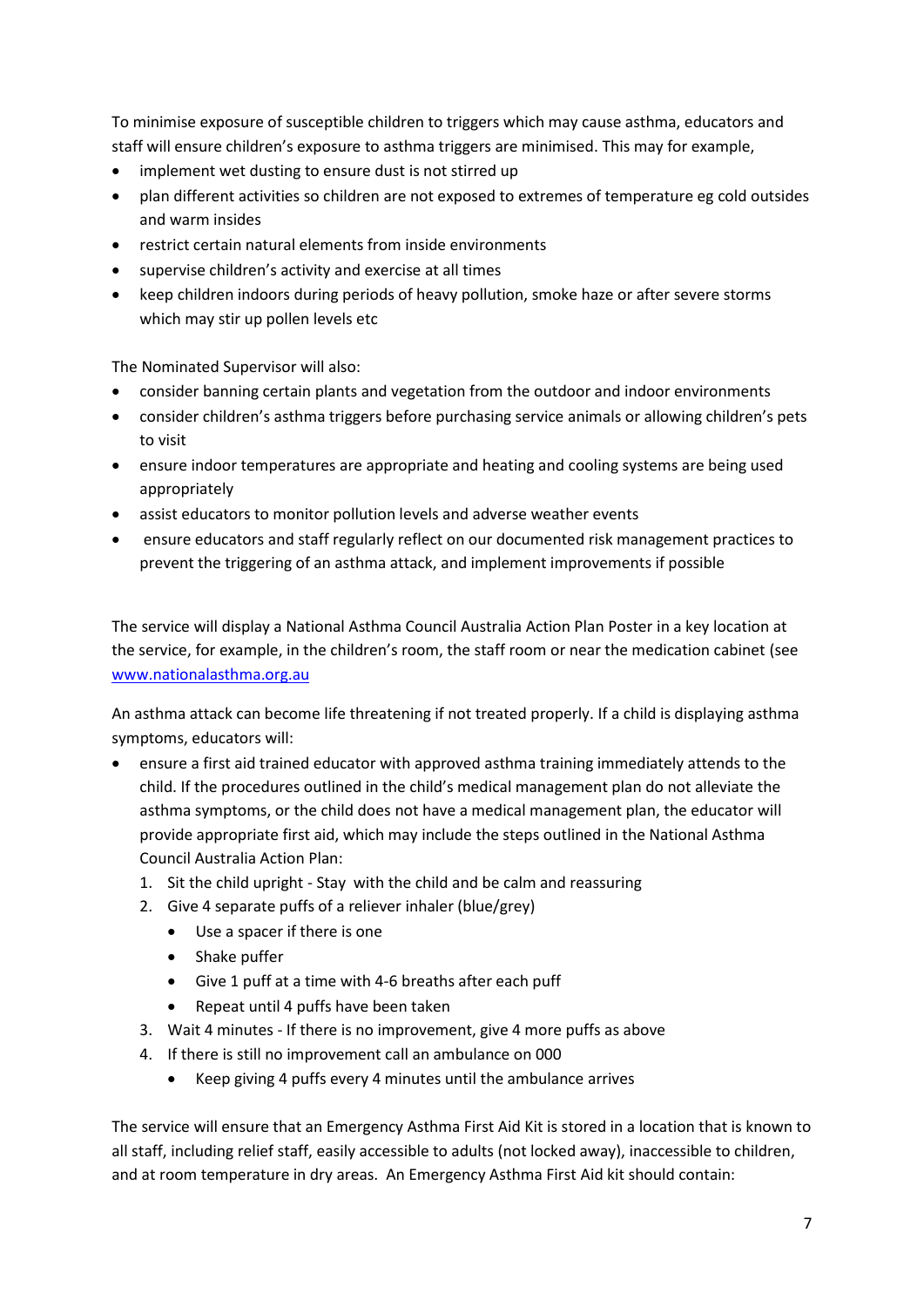- Blue or grey reliever puffer
- At least 2 spacer devices that are compatible with the puffer
- At least 2 face masks compatible with the spacer for use by children under 5

Spacers and masks can only be used by one person. That person can re-use the spacer or mask but it cannot be used by anyone else. Educators will ensure the child's name is written on the spacer and mask when it is used.

#### **Diabetes Management**

Diabetes is a chronic condition where the levels of glucose (sugar) in the blood are too high. Glucose levels are normally regulated by the hormone insulin. The most common form of diabetes in children is Type 1. The body's immune system attacks the insulin producing cells so insulin can no longer be made. People with type 1 diabetes need to have insulin daily and test their blood glucose several times a day, follow a healthy eating plan and participate in regular physical activity.

Type 2 diabetes is often described as a 'lifestyle disease' because it is more common in people who are overweight and don't exercise enough. Type 2 diabetes is managed by regular physical activity and healthy eating. Over time type 2 diabetics may also require insulin.

Symptoms of diabetes include frequent urination, excessive thirst, tiredness, weight loss, vision problems and mood changes. People who take medication for diabetes are also at risk of hypoglycaemia (they may have a "hypo") if their blood sugar levels are too low. Things that can cause a "hypo" include:

- a delayed or missed meal, or a meal with too little carbohydrate
- extra strenuous or unplanned physical activity
- too much insulin or medication for diabetes
- vomiting

Symptoms of hypoglycaemia include headache, light-headedness and nausea, mood change, paleness and sweating, and weakness and trembling. If left untreated people may become disorientated, unable to drink, swallow or stand, suffer a lack of coordination, loss of consciousness and seizures.

Educators and staff will implement measures to reduce the risk of children suffering adverse effects from their condition. These may include, for example:

- ensuring medication is administered as outlined in the medical management plan
- ensuring children eat at regular intervals and have appropriate levels of carbohydrate

The Nominated Supervisor will also ensure information about the child's diet including the types and amounts of appropriate foods as outlined in the child's Medical Management Plan is considered when preparing service menus.

If a child is displaying symptoms of a "hypo" a first aid trained educator will:

• immediately administer first aid in accordance with the child's medical management plan. This may include giving the child some quick acting and easily consumed carbohydrate eg several jellybeans, 2-3 teaspoons of honey or some fruit juice. Once blood glucose is at regular levels the